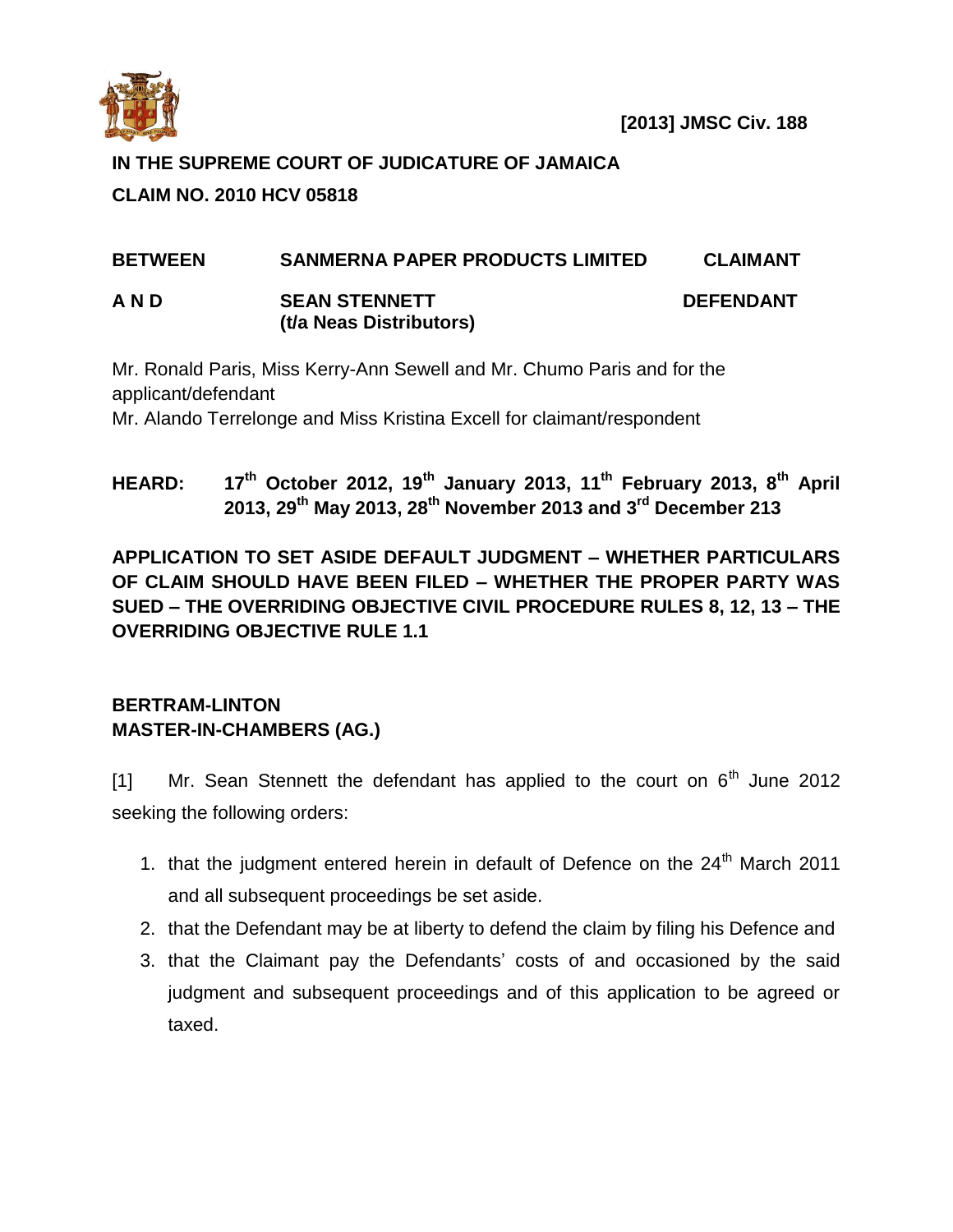[2] In this regard Mr. Stennett says the wrong party was sued since he never had any business with the Claimant in his personal capacity but always through his limited liability company Neas Distributors Limited.

[3] Further he contends that Sean Stennett (t/a Neas Distributors) is not a legal entity/business name and so cannot be sued in the way he has been.

[4] He also takes issue with the claimant's compliance with part 8.2(1)(a) of the CPR as no Particulars of Claim was filed or served on him.

[5] In his Affidavit in support of this application he outlines that he never contracted with the Claimant in his personal capacity and depones that whatever money may be owed would be by the company. He exhibits the Certificate of Incorporation of the Company dating back to  $19<sup>th</sup>$  January 2005 as well as other company documents.

[6] Copies of several cheques are also attached evidencing payments by Neas Distributors Limited to the Claimant's company for a period between October 2008 to November 2009.

[7] A "defence" is attached which in large measure repeats the defendant's contentions of wrong party sued made in the application and quite significantly stating that he has no documentary evidence of payments from his company to the claimant for the periods claimed as these were 'lost' as a result of a relocation of his residence in January 2012. He repeats the theme. If any money is owed to the claimant, it is the company that is answerable and not him.

### **THE LAW**

[8] Under our Civil Procedure Rules Part 13.3(1)

*"The court may set aside or vary a judgment entered under Part 12 if the defendant has a real prospect of successfully defending the claim."*

#### Rule 13.3 further says

*"(2) In considering whether to set aside or vary a judgment under this rule, the court must consider whether the defendant has*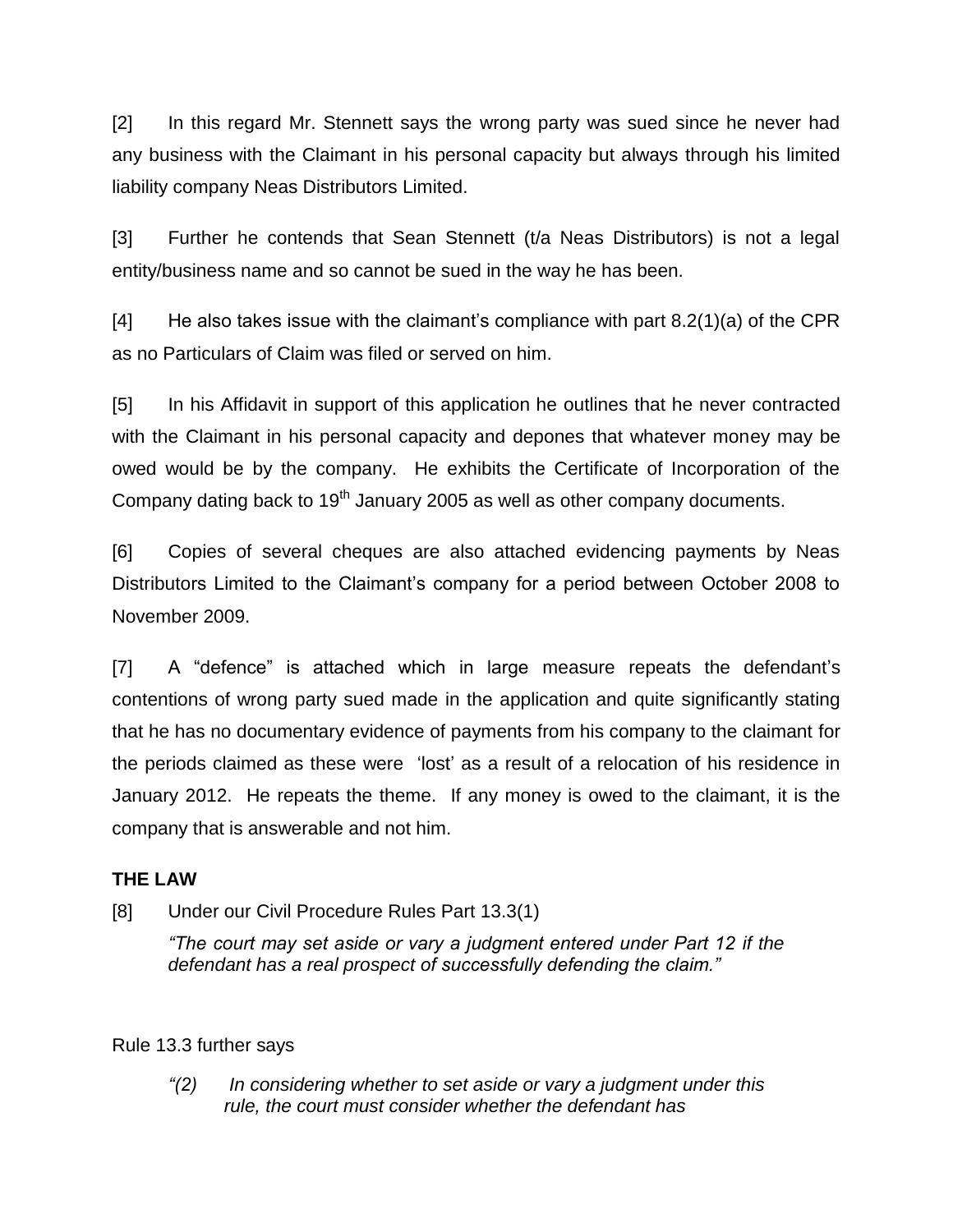- *(a) applied to the court as soon as is reasonably practicable after finding out that the judgment has been entered.*
- *(b) given a good explanation for the failure to file an acknowledgement of service or a defence, as the case may be*
- *(3) where this rule gives the court power to set aside a judgment, the court may instead vary it."*

[9] From the CPR and the relevant authorities it may be concluded that the central consideration to set aside a default judgment regularly obtained is whether the defendant has a real prospect of successfully defending the claim. This must be more than fanciful.

## **Per SWAIN v HILLMAN AND ANOR [2001] 1 ALL ER 91**

The first issue I will deal with is:-

## **THE REQUIREMENT FOR FILING PARTICULARS OF CLAIM**

[10] Rule 8 speaks to how Civil Proceedings are initiated in the Supreme Court here in Jamaica. This is done generally by filing and serving a claim form and particulars of claim.

- [11] Rule 8.1(1)(b) says Particulars of Claim "must" be filed.
	- *"1. unless rule 8.2(1)(b) or 8.2(2) applies –*
		- *i. the particulars of claim, or*
		- *ii. where any rule or practice direction so requires or allows, an affidavit or other document giving the details of the claim required under this part."*

[12] Rule 8.2(1)(a) permits a litigant to issue and serve a claim form without the particulars of claim "only if"

*"(a) the claimant has included in the claim form all the information required by rules 8.6, 8.7, 8.8, 8.9 and 8.10 …"*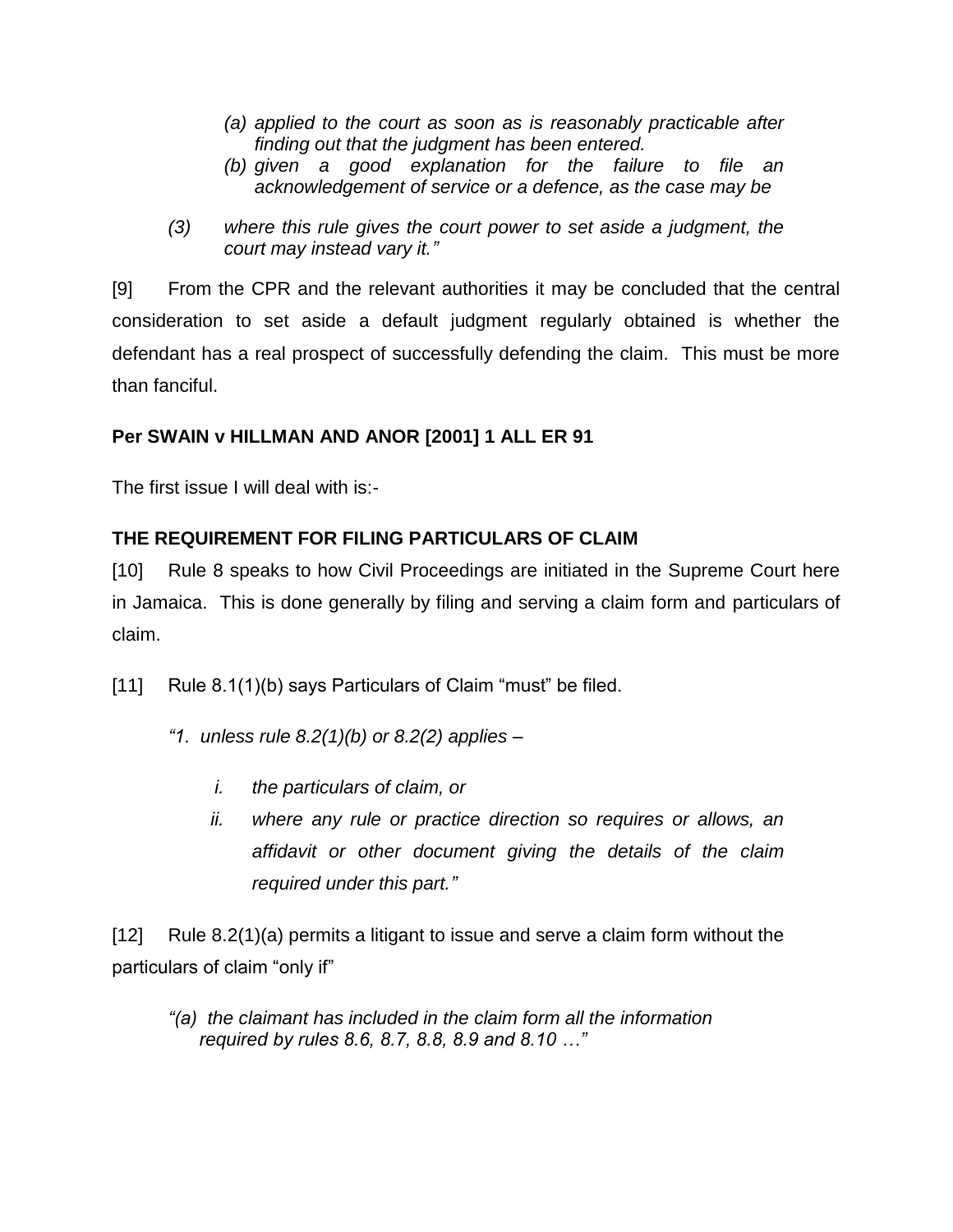#### Rules

8.6 deals with declaratory judgments 8.7 addresses the contents of the claim form 8.8 deals with the contents of fixed date claim form 8.9 speaks to the claimants duty to set out his case and 8.10 deals with certificates of value

[13] The relevant rule here then is rule 8.7 which indicates the contents of the claim form in the absence of Particulars of Claim.

[14] Rule 8.9 (1), (2) and (3) are also of some relevance especially as the defendant raises the issues of the lack of the Particulars of Claim.

### **THE SUBSTANTIVE CLAIM**

[15] On 22<sup>nd</sup> November 2010 the claimant filed a claim form seeking payment of *"monies due and owing by the defendant to the claimant under contracts made between the parties between January 2010 and April 2010."* The Amount claimed is Two Million Two Hundred Twenty-Seven Thousand Seven Hundred Ninety-Two Dollars and Twenty-Eight Cents (\$2,227,792.28).

[16] The Claim Form goes on to outline the relationship that the parties enjoyed which led to the money becoming outstanding (paragraph 1-5) as well as the remedy sought (paragraph 6 and 7).

[17] The claimant's normal place of business is also stated (paragraph 1) as well as the address and contact numbers of the attorney filing on behalf of the claimant and the claimant's business address.

[18] Attached to the claim form are several invoices on which the claimant relies. All twelve (12) are stated to be for the Account of Neas Distributors of 13 Harbour Drive Freeport, Montego Bay and most 8 out of 12 showing that goods were received by Sean Stennett, these are not denied. This document in our context then has satisfied the criteria for the non filing and non serving of particulars of claim as permissible pursuant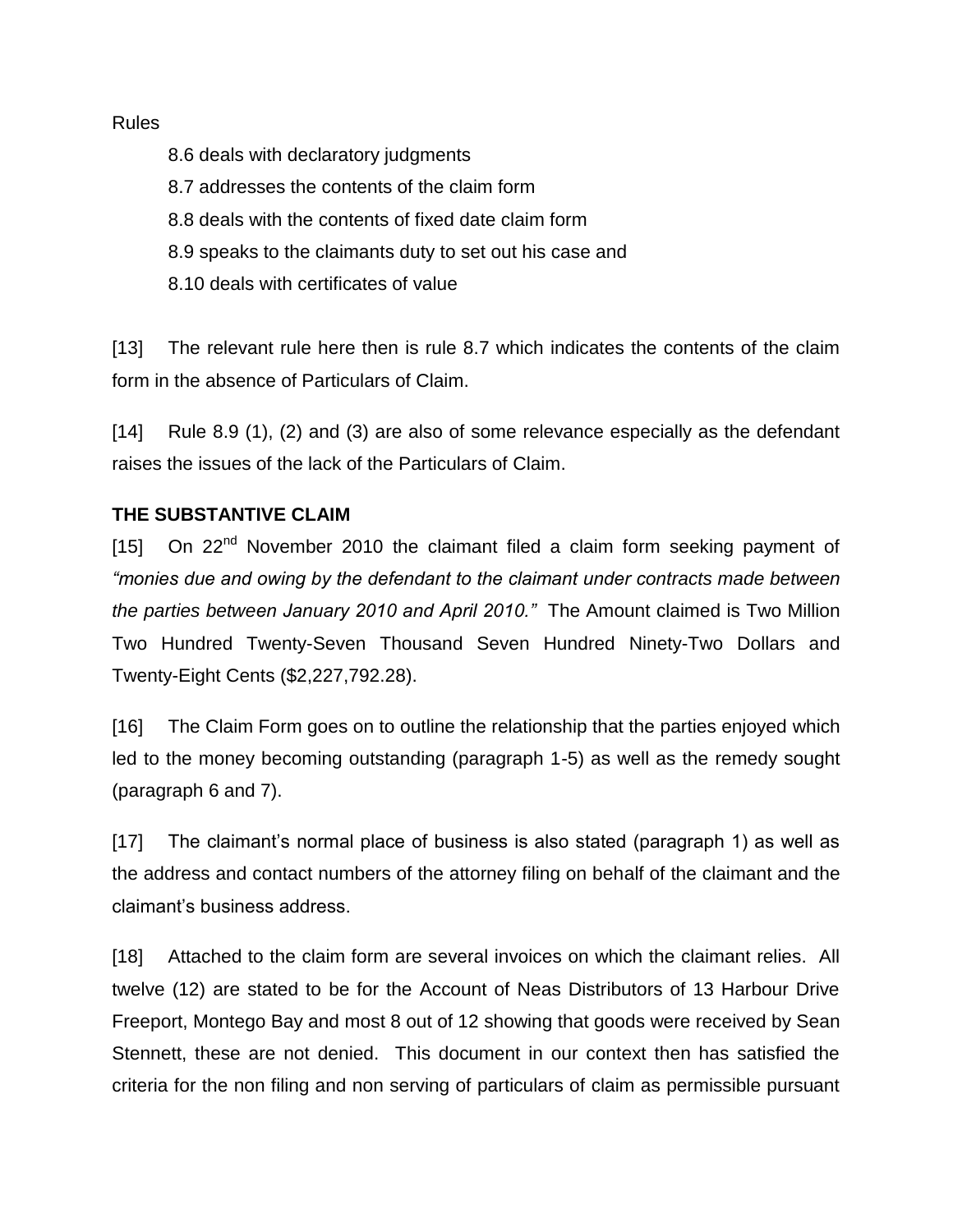to the rules, that is, Rule 8.7 (as to the required contents of a claim form) that is, if it sets out all the matters required by the CPR to be set out in place of the Particulars of Claim.

[19] I find therefore that the claimant has satisfied rule  $8.2(1)(a)$  of the CPR and as such ground three (3) of application fails also Acknowledgement of Service was filed and served on 1<sup>st</sup> February 2011 on defence behalf.

### **ANALYSIS**

[20] Mr. Paris in his submissions says as well that there are invoices included in the claim for which there is no proof of receipt by the defendant of the goods, and as such questions should be raised as to the veracity of a claim for those amounts. He highlights a pattern of dealing between the parties evidenced by the cheques exhibited as a good indication that the claimant always knew who they were contracting with.

[21] It was only in May 2012 he says that the default judgment was brought to Mr. Stennett's attention and he made his application as soon as he could.

[22] Stennett's Supplemental Affidavit also spoke to his financial constraint as his reason for not having responded to the original claim.

[23] Mr. Paris submits that these all should be seen as favourable to the defendant's application and overwhelmingly that he has a reasonable prospect of success in defending the claim.

[24] Miss Excell for her part says that every step of the way the defendant has been tardy.

[25] He was always aware of the claim from the point of service as an Acknowledgement was filed on his behalf.

[26] She exhibits uncontroverted emails from Mr. Stennett to Mr. White admitting to the debt and promising to pay the outstanding amounts. See Affidavit of Robert White filed on  $6^{th}$  July 2012 which exhibits.

- email to Sanmerna @yahoo.com dated Friday May 28, 2010 at 5:59am for the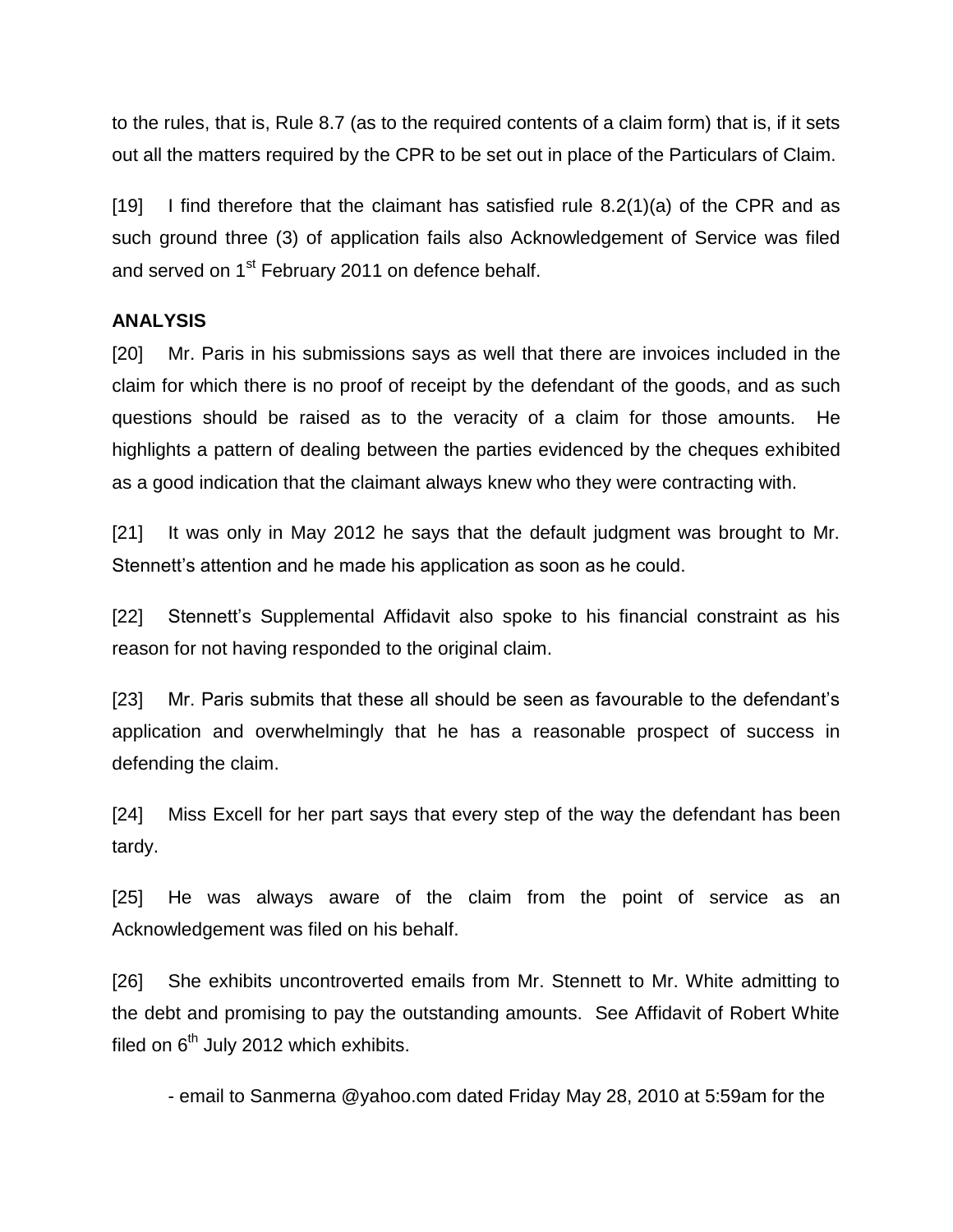Attention of Mrs. Bloomfield.

*"This email is to outline to you the time in which I will be able to pay the balance of \$2,000,000 Jamaican dollars outstanding to our company and what I am doing to get this done."*

and further in the document

…"*I am asking for some time to have this done, I am looking at settling this amount within (3) to (4) months could be earlier, I am planning to take out a loan for the (2) million but need to have an income in order to do so."*

Again in email dated September 2, 2010 about two (2) months before the claim was filed

*"I will be able to start making payments to the accounts starting this month, I have started trading since last month, …"*

[27] Miss Excell further contends that Mr. Stennett assumed personal responsibility for the debts. In the emails this is bourne out, and certainly the rebuttable presumption must be that as the person conducting business on the company's behalf he would sign the emails even though not specifically stating this to be on behalf of the company.

[28] This debt, all agree, was incurred by the company. This is obvious and unrefuted and seemed conceded by the correspondence. The assertion that the emails indicate that he subsequently took personal responsibility for their repayment, could only be so if she presumed that in the beginning the debt was not his, but certainly leads to the possibility of personal responsibility been taken by the defendant for the debt.

### **THE REMAINING ISSUES**

[29] In addressing the remaining issues I must then consider:

- 1. The effect of the defendant being sued in his personal capacity.
- 2. Whether the applicant has a real prospect of successfully defending the claim such that it would warrant a setting aside of the default judgment herein.
- 3. The overriding objective and how best it would be served in the current circumstances before us.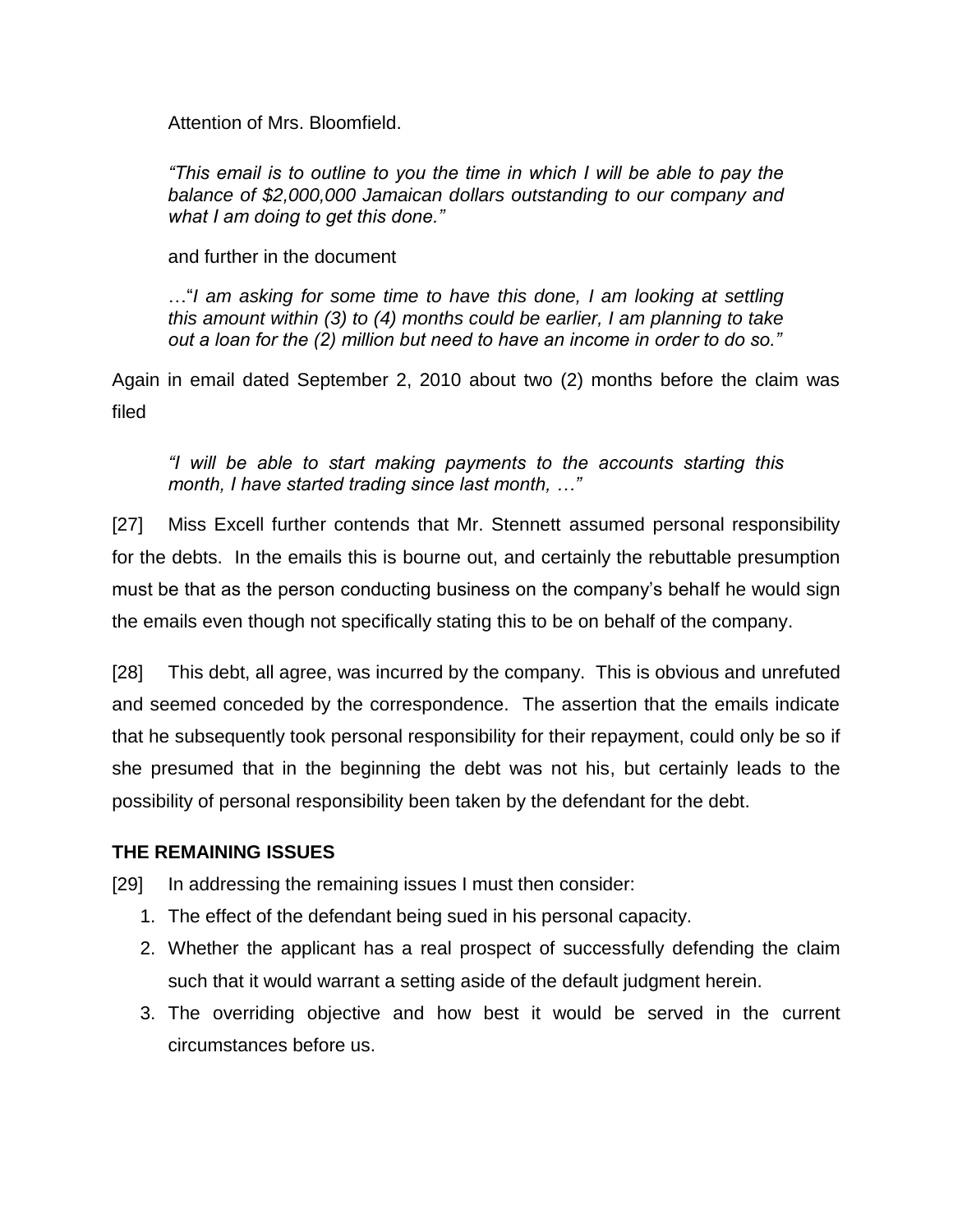#### **THE DEFENDANT BEING SUED IN HIS PERSONAL CAPACITY**

[30] In this regard **PALIN v DUXBURY [2010] ABQD 833** is quite instructive.

[31] This case was one where judgment was entered against the defendant in her personal capacity. In her application to set it aside she asserted among other things that all her dealings with the claimant were as a director of the company and that if she did make representations personally the claimant did not reasonably rely on them.

[32] Here as in our case the contracts were oral and there were written receipts for goods purchased. However in that instance there was never any dealings between the parties which indicated that her company was involved unlike in our case where the claimant's own claim form exhibits invoices directed at the defendant's company which are all said to be due and owing. However, the defendant in his email contacts spoke to the same debt, promising to pay and signing his name to the email in much the same way as he signed in receipt of much of the goods delivered on eight (8) of the twelve (12) invoices.

[33] So that in the case before us there is evidence that suggests a triable issue that Stennett was not acting in his personal capacity. In fact all the circumstances including the emails and the substantive claim would suggest he was always speaking to the debt owed in relation to Neas Distributors his company. Unless there is something expressly negativing this assertion this may well provide the defendant with good grounds for a defence but …

#### **IS THERE A REAL PROSPECT OF SUCCESSFULLY DEFENDING THE CLAIM**

[34] In assessing this I must consider that the default judgment held by the claimant has a value and the claimant should not be deprived of it without good reason (**per MOORE-BICK J in INTERNATIONAL FINANCE CORPORATION v UTEXAFRICAN SR PL [2001] LTL May 16).**

*"It is for the defendant to satisfy the court that the claimant should be deprived of his default judgment or that it should be varied."*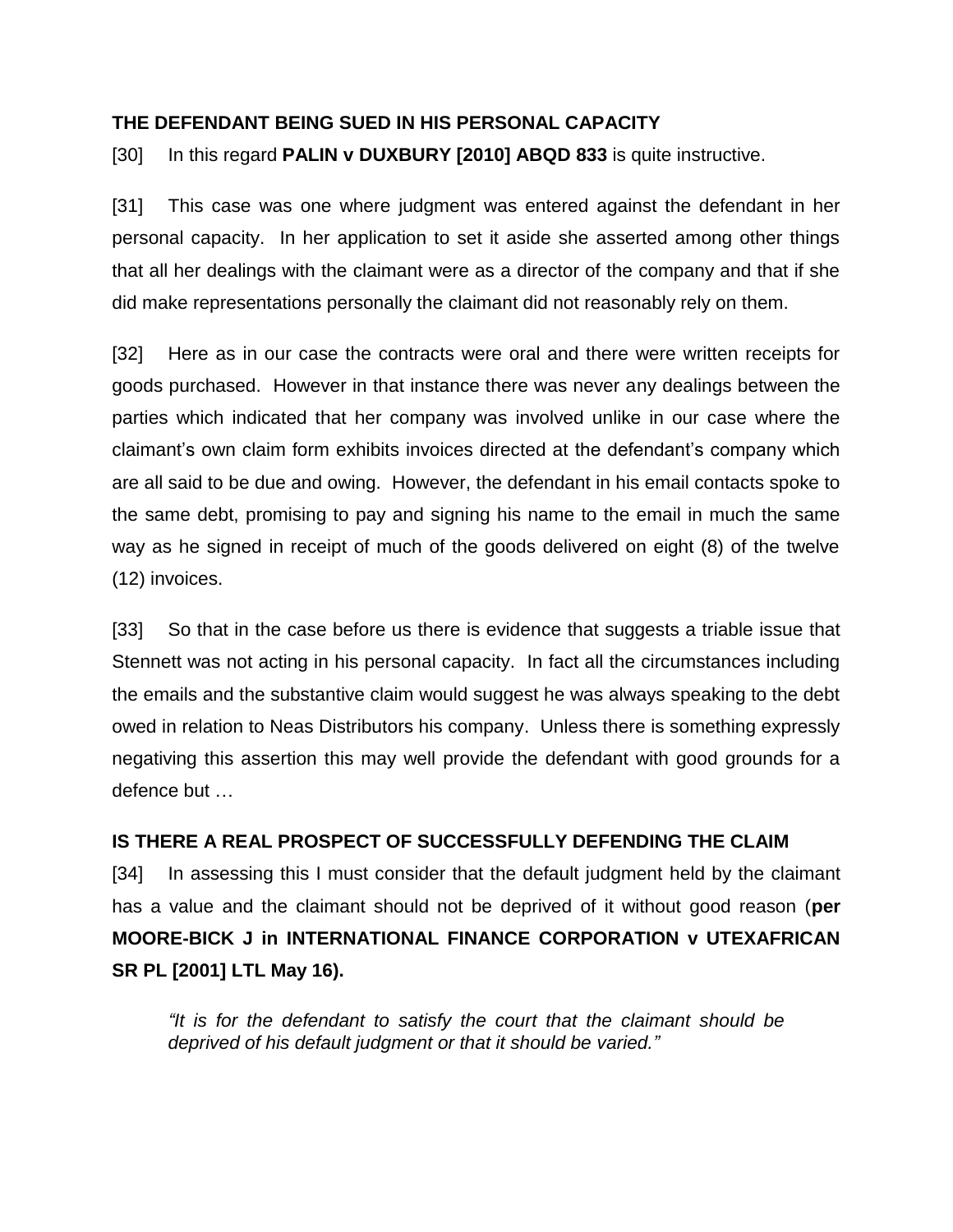[35] Even where the court finds that there is a real prospect of a successful defence courts are reluctant to set aside a judgment properly obtained and extend time to file a Defence if there is no reasonable explanation for failure to comply with the rules laid down.

#### **THE PROPOSED DEFENCE**

[36] Mr. Stennett's defence focuses mainly on the issue of the company vs himself and who is the proper party this has been dealt with by this court. Significant as well are his affidavits which Miss Excell rightly points out do not deny that the debt is owed but speaks to who it is owed by. The defendant filed an Acknowledgement of Service but state his reason now for not defending as financial constraints (see Supplemental Affidavit of Sean Stennett filed June 9, 2012). No details are given as to the reason he was in a position to complete instructions to his attorney to file an Acknowledgement of Service but insufficient to enable them to file a defence. If the court is to exercise is discretion in his favour it cannot do so merely on a bare assertion.

#### **EXPLANATION FOR THE DELAY**

[37] The defence proposed does not seem an overly complex one and in fact it does not refute or deny the factual substratum of the claim which is that money is owed upwards of two million dollars (\$2,000,000) based on dealings of the claimant either with himself or his company. Mr. Stennett as well in the court's view falls short of convincing the court there is a reasonable explanation for not defending in the time required. The explanation is inadequate since it would appear that having filed an Acknowledgment, nothing was done until a default judgment was entered. The correspondence herein shows that approaches had been made well before the suit was filed and there was an admission in them as to debt. It would seem that the defendant was only motivated after it became obvious that the claimant was serious about proceeding.

[38] In these circumstances the court does not accept that the inability to afford his Attorney without more details is a good excuse not to file a defence or even proceeding with some form of negotiation to settle an admitted debt.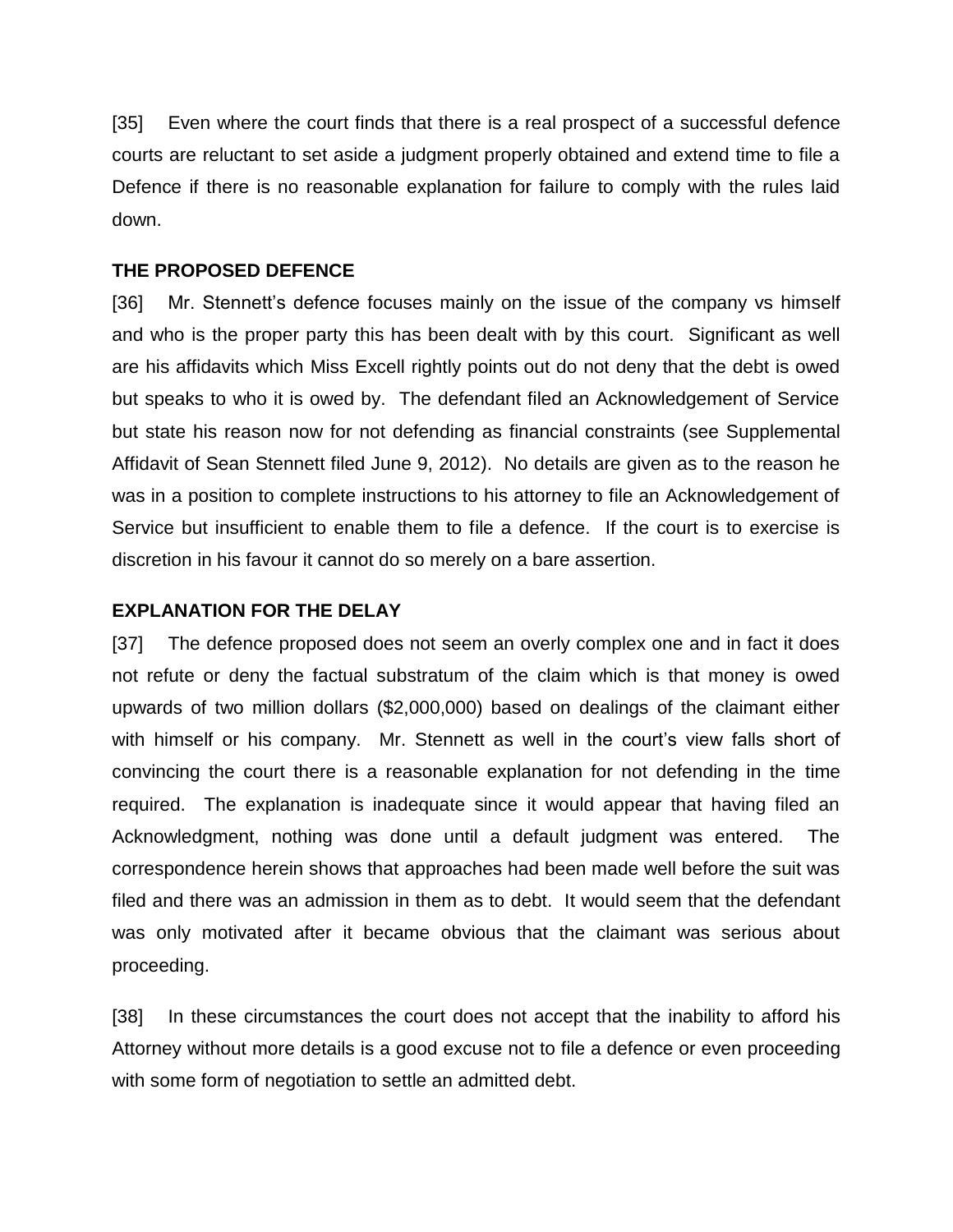### **THE OVER-RIDING OBJECTIVE**

[39] The over-riding objective in dealing justly with matters before the court and in this particular context is best achieved if one looks at the possibilities for the scenario before the court.

## **Scenario 1**

[40] If the defendant's application is granted; at its shaky best the defence filed is likely to result in the indebtedness moving from the person Sean Stennett to the company Neas Distributors Limited. The proposed defence does not meet the merits of the case so far as the debt is concerned.

See paragraph 8 of Affidavit of Sean Stennett filed on June 6, 2012.

*"Accordingly the claimant Robert White well knew prior to filing this claim that I carried on business with them as Neas Distributors Ltd and that is my defence to this claim in addition to the failure of the claimant in not serving me with any Particulars of Claim nor with any explanation for failing so to do. Whatever monies which may be owed to the claimant is owed by Neas Distributors Ltd not by me personally."*

and paragraph 6 of Proposed Defence filed as attachment exhibit SS3 to the Affidavit of Sean Stennett filed on June 6, 2012.

*"Accordingly during the business period claimed in the Claim Form I paid the claimant on a credit basis but I do not have any cheques or any documentary record of payments made by Neas Distributors Ltd to the claimant during that period. I lost all these documents when I moved my residence from Norwood in the parish of St. James to Granville in the said parish in January 2012."*

## **Scenario 2**

[41] On the other hand if the application is not granted then Sean Stennett will be given an opportunity to make good on the promises contained in the emails dated Friday May 28, 2010.

*"This email is to outline to you the time in which I will be able to pay the balance of \$2,000,000 Jamaican dollars outstanding to your company and what I am doing to get this done…*